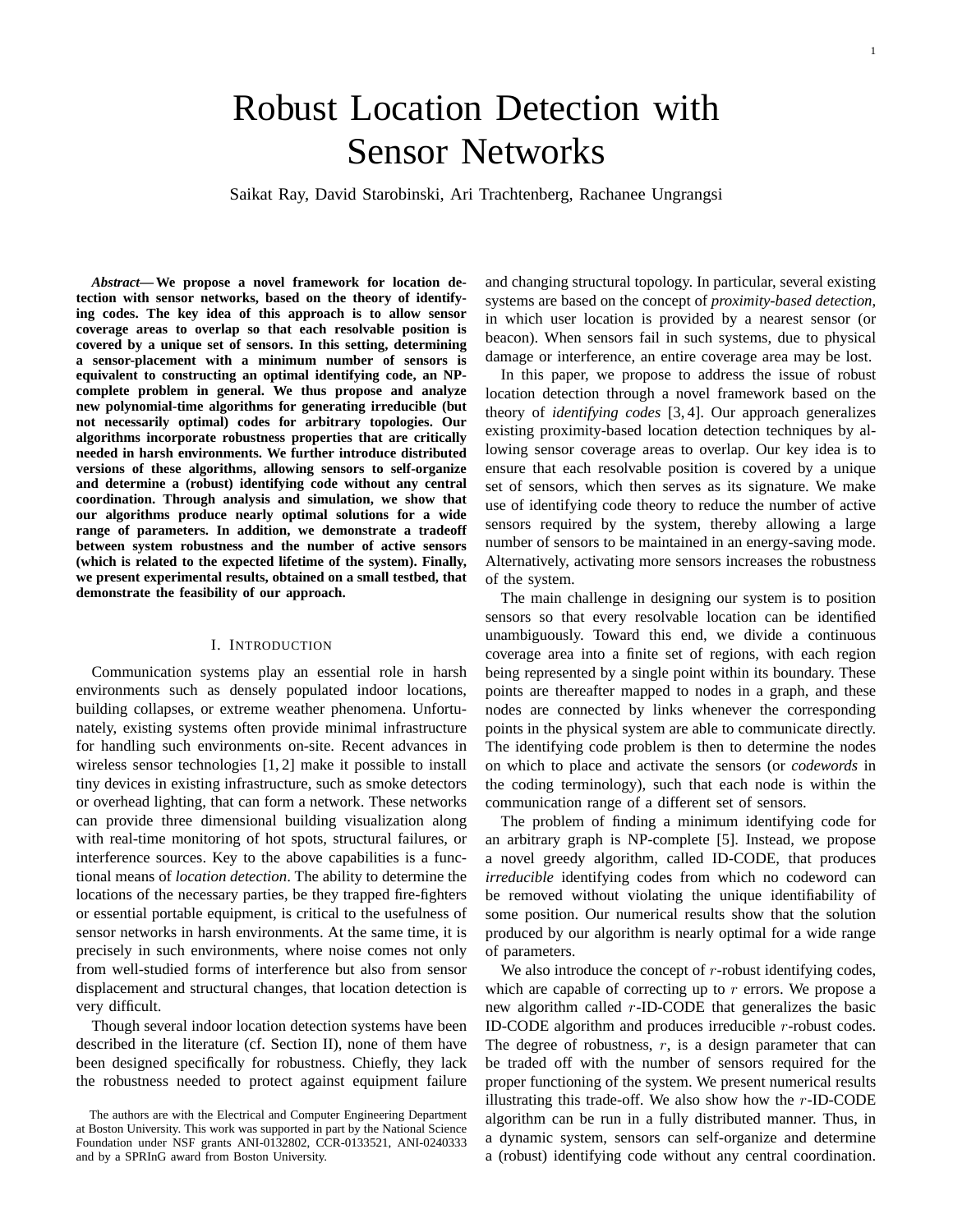Finally, as a proof-of-concept, we present experimental results obtained on a small testbed to illustrate the feasibility and desirability of our approach compared to proximity-based schemes.

This paper is organized as follows. Section II briefly surveys related work in indoor location detection and identifying codes. In Section III, we outline our proposed system, explaining the relationship between robust location detection and the construction of identifying codes for arbitrary graphs. In Section IV, we describe our ID-CODE algorithm, prove some of its key properties, and describe how to apply it to an arbitrary topology. We introduce the concept of  $r$ -robust identifying codes in Section V and extend the ID-CODE algorithm to produce them. We then develop distributed versions of these algorithms in Section VI. In Section VII and VIII, we evaluate the performance of our algorithms and illustrate the benefits of the proposed approach through simulation and experiments, respectively. The last section summarizes the main findings of the paper and provides some concluding remarks.

#### II. RELATED WORK

## *A. Location Detection Systems*

Location detection systems have been proposed and implemented in the literature for a variety of applications. For outdoor applications, the satellite based *Global Positioning System* (GPS) is commonly used [6]. GPS relies on trilateration of position and time among four satellites, and can determine location in many cases within a few meters. However, occlusions, reflections, and multi-path effects limit the usefulness of GPS in indoor, dense, or harsh environments.

Indoor location detection systems have been developed for cases when GPS usefulness is limited. These systems can be classified into three categories, based on wave frequency: *Infrared* (IR), *Ultrasound* (US), and *Radio* (RF). Existing systems work well for their designed purposes, but cannot handle significant changes in communications paths or building topology.

**Infrared**: The *Active Badge* location system [7] was one of the first indoor location detection systems and is representative of the IR-based approach to indoor location detection [8, 9]. This system provides each person with a badge that periodically emits a unique ID using diffused IR that is received by one of several receivers scattered throughout a building. Badge location is then resolved by proximity to the nearest receiver. In harsh settings, however, the communication environment can be very dynamic, as people move about, smoke or other impurities fill the air, or walls collapse. In such settings, proximity to a single receiver is not sufficiently robust or flexible to provide reliable location detection.

**Ultrasound**: Ultrasound-based systems also provide location detection based on proximity, but improve accuracy by measuring ultrasound time-of-flight with respect to a reference RF signal. Systems such as the *Active Bat* [10] or MIT's *Cricket* [11] compare the arrival time of the two signals from various known sensors in order to calculate a listener's location.

As with the IR-based schemes, current ultrasound-based systems are not designed for robustness, since line-of-sight paths may get obstructed or altered in the face of changing room dynamics. In addition, these systems are particularly sensitive to the possible destruction of sensors.

**Radio**: Radio waves provide a powerful means of location detection because of their ability to penetrate many types of surfaces and objects, and due to their range, scalability, and maintenance benefits. Rather than using differences in arrival time, as done by ultrasound systems, RF-based location detection systems determine location based on received signal strength, predicated on a known *Signal-to-Noise Ratio* (SNR). RADAR [12] pre-computes an SNR-map for a building. A vector of signal-strengths received at various base-stations is compared to this map to determine position. Other RF-based systems include SpotON [13] and *Nibble* [14].

As with the previously mentioned schemes, there are still inherent issues of robustness when utilizing RF. The failure of a sensor or the introduction of new signal path from spurious reflectors (*e.g.,* people walking around) or shifting internal structures can severely impair existing systems. SNRbased systems have also the problem of being sensitive to environmental conditions. Recently, [15] suggested a scheme for location detection, based on computing the centroid of the positions of several base stations, that addresses some of these issues. However, this scheme applies only to large open environments.

#### *B. Identifying Codes*

The system proposed in this work overlays an *identifying code* on a proximity-based location detection system in order to improve resolution and robustness.

Identifying codes were introduced in [3] as a means of uniquely identifying faulty processors in a multiprocessor system. These codes, which are described in detail in Section IV, have enjoyed much attention in the coding theory literature. In general, finding an optimal identifying code is known to be an NP-complete problem [5]. The available constructions in the literature have so far been restricted to regular graphs such as hypercubes, meshes, and trees [16]. The works in [17] suggest the use of these known identifying codes for surveillance purposes in an outdoor setting, but they require a regular, mesh topology. Unlike multiprocessor networks, wireless networks usually do not form a regular graph even if the nodes are arranged on a regular spatial grid, especially in indoor settings with many obstacles and reflectors. Moreover, sensor networks require robustness that is not available from standard identifying codes. Our system makes use of a robustness-oriented modification of identifying codes built over an arbitrary topology, as described in Sections III and IV. Our techniques for building these codes are practically realizable and provide codes with sizes close to known lower bounds and, hence, almost optimal.

#### III. SYSTEM OVERVIEW

Our proposed system divides the coverage area into locatable regions represented by a designated point. This system can operate in either or both of two dual modes: *location service* or *location tracking*. In the location service mode, the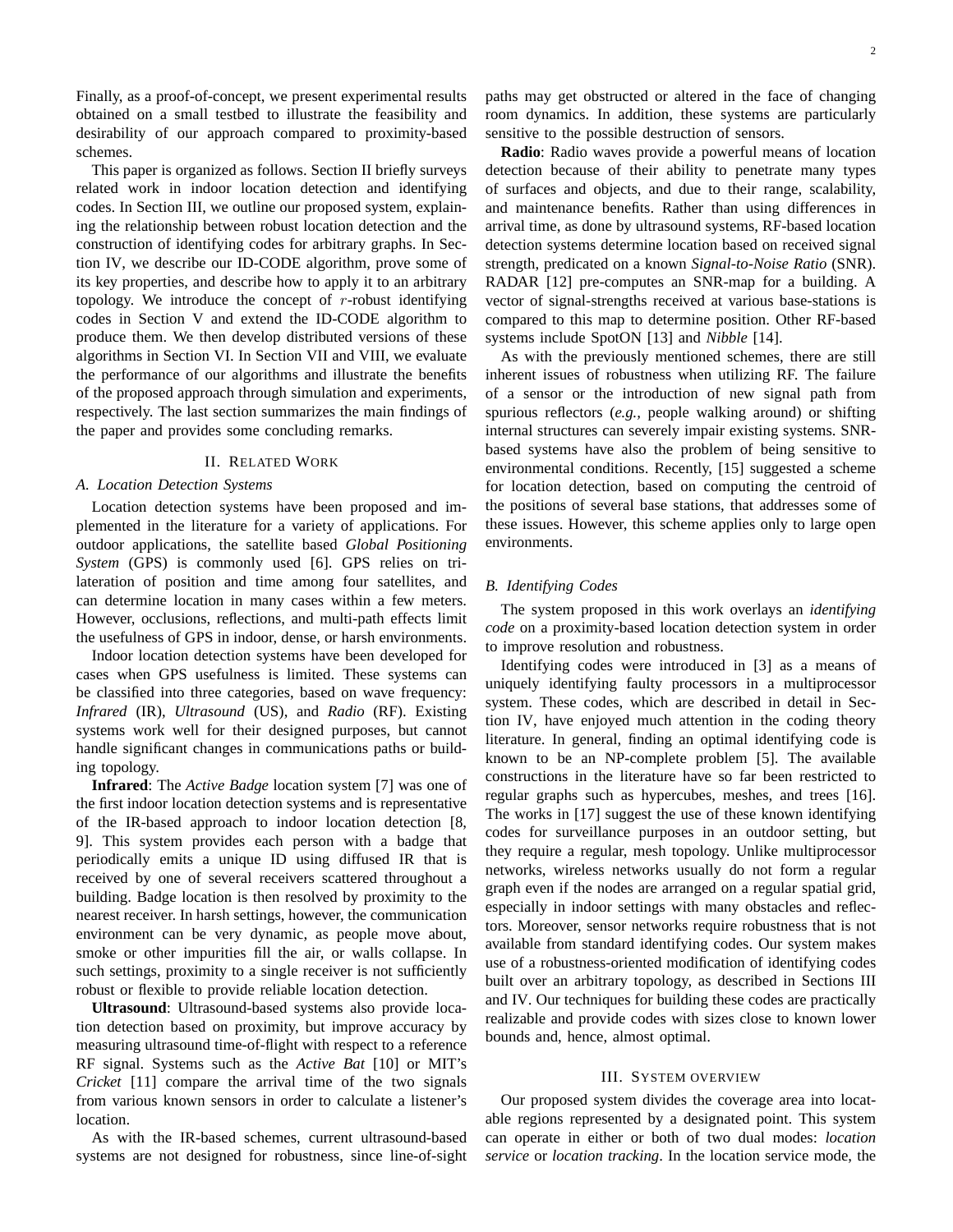system periodically broadcasts ID packets from designated sensors. An observer can determine her location from the packets that she receives. In the location tracking mode, an observer transmits her ID and the system determines her location from the sensors receiving the ID. Hereafter, we shall describe the system as it operates in the location service mode, though our results apply analogously to the location tracking mode.

Our sensor network is designed as follows: first, a set of points is selected for a given area. Then, based on physical point connectivity (RF in our example), transmitting sensors are placed on a subset of these points corresponding to an identifying code. This placement guarantees that each point is covered by a unique set of transmitters. Thus, an observer can determine his location from the unique collection of received ID packets.

The transmitter placement induces an indistinguishable region around each locatable point (*i.e.,* an observer would receive the same set of ID packets anywhere in this region). This system alone does not guarantee coverage beyond the points incorporated into the graph model. To ensure more widespread coverage, additional techniques should be employed [18, 19].

#### *A. Example*

The following example illustrates our approach in more detail. Consider the points  $P = \{a, b, c, d, e, f, g\}$  on a simple floor plan illustrated in Fig. 1(a), and let the RF-connectivity among these points be represented by the arrows in Fig. 1(b); in other words, there is an arrow between positions  $p_1$  and  $p_2$  if and only if a transmitter placed at  $p_1$  can directly send packets to a receiver placed at  $p_2$  through RF. Given such connectivity information between every pair of points, our objective is to build a system using a minimum number of transmitters that allows an observer to infer his location at any point in P.

For this purpose, we place four wireless transmitters at positions  $a, b, c$  and  $d$ , each periodically broadcasting a unique ID. We assume that packet collisions are avoided by an appropriate medium access control (*e.g.,* simple randomization or a full-scale protocol [15]) and that the observer collects received packets over a (small) time T. For instance, in Fig. 1(c) an observer in the region of point  $f$  receives IDs from the transmitters at positions  $b$  and  $d$ . The set of IDs received at a given position x is called the *identifying set* of x and denoted  $ID(x)$ .

If the identifying set of each point in  $P$  is unique, then targets can be correctly located at these points using a tablelookup of the packet IDs received. The reader can verify that, for this example, the identifying sets are unique and given as follows:

|  | $\overline{ID(v):  \{a,b\} \{a,b,c\} \{b,c\} \{d\} \{c,d\} \{b,d\} \{a,d\} }$ |  |  |  |
|--|-------------------------------------------------------------------------------|--|--|--|

In general, we model a physical environment with a graph  $G = (V, E)$ , whose vertices V model locatable regions and edges  $E$  connect regions with RF connectivity. Fig. 1(d) shows the graph for the example in Fig. 1(b). Note that vertices of the graphs can be mere points in space, and physical transmitters need only be placed at those points designated by the chosen



Fig. 1. Our proposed location detection system.

identifying code. Alternatively, graph vertices can be used to represent all the points where sensors are positioned. In such a case, transmitting sensors are activated on a subset of these points determined by a corresponding identifying code. Other sensors can be maintained in sleep mode.

In the following section, we develop a theoretical framework, based on identifying codes, for placing transmitting sensors in our location detection system.

## IV. IDENTIFYING CODES FOR ARBITRARY GRAPHS

As mentioned in Section II, the problem of constructing optimal identifying codes for arbitrary graphs is known to be NP-complete. Therefore, rather than looking for an optimal solution, we propose a greedy algorithm to construct *irreducible* identifying codes. The irreducibility property means that the deletion of any codeword results in a code that is no longer an identifying code. Thus, the proposed algorithm always converges to a local minimum. In fact, our simulation results presented in Section VII show that the solution achieved by this algorithm is nearly optimal for a wide range of parameters.

# *A. Notations and Definitions*

Let  $G = (V, E)$  be a given graph with vertices V and edges E. Then, we define the distance metric  $\rho(u, v)$  to be the number of edges along the shortest path from vertex  $u$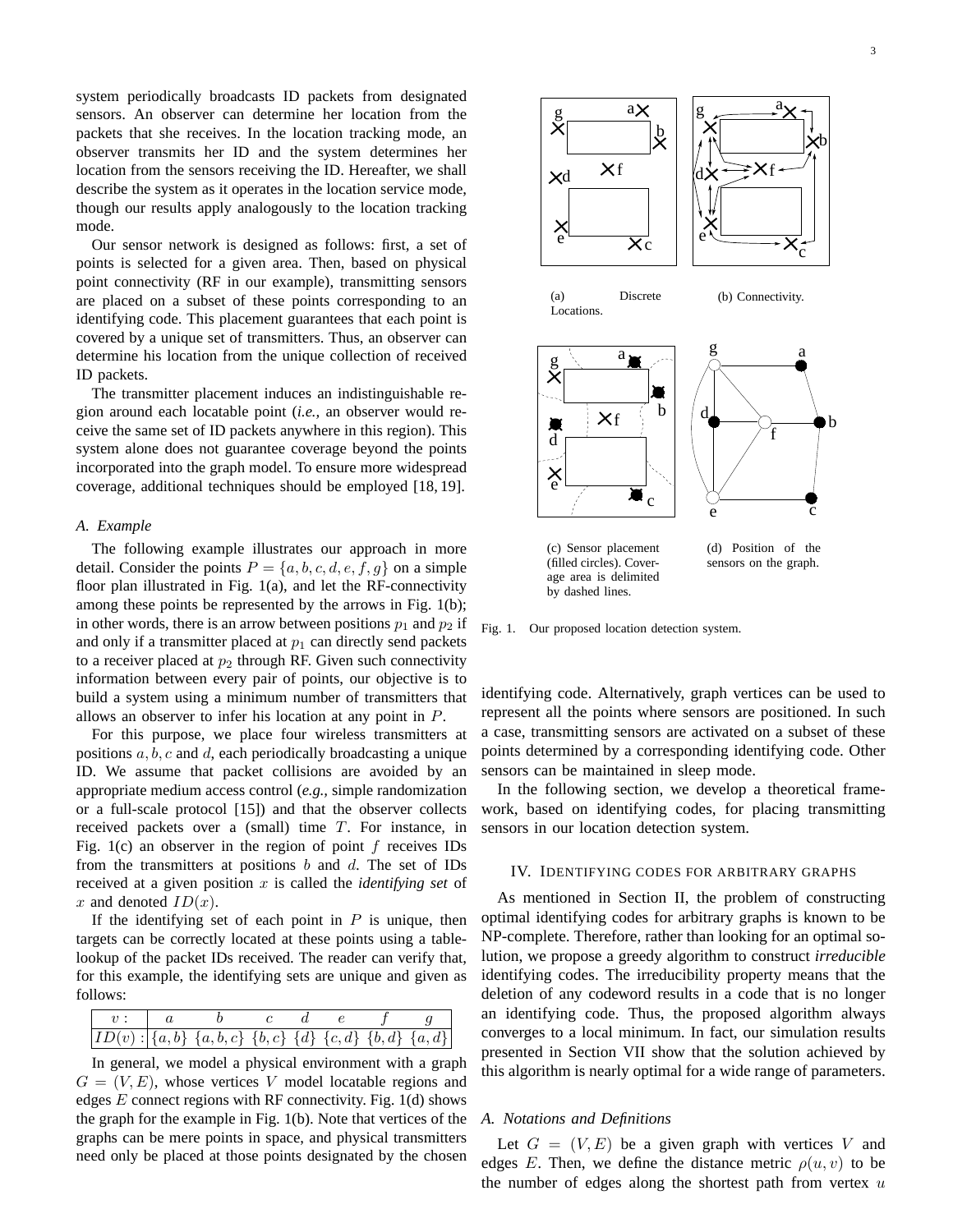to v. The *ball* of radius h around v is denoted  $\mathcal{B}(v, h)$  and defined to be  $\{w \in V : \rho(w, v) \leq h\}$ . Thus,  $\mathcal{B}(v, 1)$ , which we shall denote simply as  $\mathcal{B}(v)$ , represents the set of vertices that are adjacent to  $v$ , together with  $v$ .

Any non-empty subset  $C \subseteq V$  is called a *code* for the corresponding graph  $G = (V, E)$ , and its elements are called *codewords*. Given a code C, the *identifying set* of a vertex  $v \in V$  is defined to be  $I_{\mathbb{C}}(v) = \mathcal{B}(v) \cap \mathbb{C}$ . A code  $\mathbb{C}$  is called an *identifying code* if  $I_{\mathbb{C}}(u) \neq I_{\mathbb{C}}(v) \neq \emptyset$  for all  $u \neq v \in V$ ; that is, the identifying set of every vertex in the graph is unique and non-empty<sup>1</sup> (so that every vertex is uniquely identified by its identifying set). An identifying code C is called *irreducible* if deletion of any codeword from C results in a code that is no longer an identifying code. A graph  $G = (V, E)$  is said to be *distinguishable* if it permits an identifying code; otherwise,  $G$  is an indistinguishable graph.

#### *B. Code Construction Algorithm*

Formally, our problem of location detection is: *Given a distinguishable graph*  $G = (V, E)$ *, determine a subset*  $\mathbb{C} \subseteq V$ *of minimum cardinality that is an identifying code.* Since this problem has been shown to be NP-complete, we instead consider a practical modification: *Given a distinguishable graph*  $G = (V, E)$ *, compute* a *subset*  $\mathbb C$  *of*  $V$  *such that*  $\mathbb C$ *is an irreducible identifying code for* G*.*

The first step in solving the above question is to determine whether a given graph is distinguishable. The following lemmas show that this determination is not hard to do in practice.

**Lemma 1** For a given graph  $G = (V, E)$ , if  $\mathbb C$  is an *identifying code, then every* C <sup>0</sup> ⊇ C *is also an identifying code.*

*Proof:* Assume that there exists  $\mathbb{C}' \supseteq \mathbb{C}$  that is not an identifying code. Then, by definition, there exist  $u, v \in V$  with

$$
I_{\mathbb{C}'}(u) = I_{\mathbb{C}'}(v)
$$
  
\n
$$
\mathbb{C} \cap \mathbb{C}' \cap \mathcal{B}(u) = \mathbb{C} \cap \mathbb{C}' \cap \mathcal{B}(v)
$$
  
\n
$$
\mathbb{C} \cap \mathcal{B}(u) = \mathbb{C} \cap \mathcal{B}(v), \text{ since } \mathbb{C} \subseteq \mathbb{C}'
$$
  
\n
$$
I_{\mathbb{C}}(u) = I_{\mathbb{C}}(v),
$$

which contradicts the assumption that  $\mathbb C$  is an identifying code.

Thus, to check if a graph is distinguishable, one must merely check that there are no two vertices with the same ball. Empirically, we have found that almost all graphs are distinguishable unless their average degree is very low or very high. Graphs that are indistinguishable generally have a collection of vertices that are physically close to each other. The work in [4] describes a simple method for transforming an indistinguishable graph into a distinguishable one by deleting a minimum number of vertices.

Algorithm ID-CODE, which we now describe, builds an identifying code for a distinguishable graph. It begins by designating every vertex in an input graph G as a codeword. At each step of the algorithm, one codeword is considered for deletion from the current code. If removing the codeword results in an identifying code, then the algorithm proceeds; otherwise, the codeword is reinserted into the code and the algorithm proceeds to consider other codewords, along a predetermined sequence of vertices,  $\sigma$ , provided as a parameter.

By design, each iteration of the algorithm (including the last iteration) ends with an identifying code of the graph. Moreover, the algorithm performs one iteration for each vertex in the graph and at each iteration, checks for uniqueness of the identifying set of each node. Using an appropriatelyconstrained sorting algorithm to test uniqueness, the running time of the algorithm is  $O(|V|^3 \log |V|)$ . This can be reduced further to an expected  $O(|V|^2 \log |V|)$  with the use of hash functions.

## **Theorem 1** *The code* C *returned by ID-CODE is irreducible.*

*Proof:* Assume, for sake of contradiction, that  $\mathbb{C} \setminus X$ is an identifying code for some set  $X \neq \emptyset, X \subset \mathbb{C}$ . Choose any codeword  $x \in X$  and denote by i the iteration of the ID-CODE algorithm in which  $x$  is considered, resulting in the code  $\mathbb{C}_i \supset \mathbb{C}$ . It must be that the set  $\mathbb{C}' \stackrel{\text{def}}{=} \mathbb{C}_i \setminus \{x\}$  is not an identifying code, or else ID-CODE would have removed  $x$ from  $\mathbb C$ . Moreover,  $\mathbb C' \supseteq \mathbb C \setminus \{x\} \supseteq \mathbb C \setminus X$ . However, since  $\mathbb{C} \setminus X$  is an identifying code, Lemma 1 implies that  $\mathbb{C}'$  is an identifying code as well, which completes the contradiction.

Theorem 1 shows that a code returned by the ID-CODE is irreducible. The following theorem shows the converse, that is, that every irreducible identifying code, including optimal ones, can be generated by ID-CODE through an appropriate choice of the input parameters. A proof can be found in [4].

**Theorem 2** *For every irreducible identifying code* C *of a given graph*  $G = (V, E)$ *, there exists an input sequence*  $\sigma$ *such that* **ID-CODE** $(G, \sigma)$  *returns*  $\mathbb{C}$ *.* 

The performance of the ID-CODE algorithm depends on the sequence of vertices chosen. In [4], some simple heuristic methods for effectively ordering the input sequence are evaluated. For random graphs, it shown that the performance of the algorithms is rather insensitive to the ordering of the sequence, and randomly ordered sequences generally perform well enough.

#### V. r-ROBUST CODE CONSTRUCTION

In the previous section we described techniques for constructing identifying codes with as few codewords as possible. That framework inherently provides some amount of robustness since a location may be covered by sensors located far off, thereby creating spatial diversity. However, in practice, the identifying set received by an observer might fluctuate due to changes in communication conditions, and thus we seek to guarantee that the scheme works even if the received identifying set differs somewhat from the original one.

In this section we describe a novel generalization of identifying codes that achieves this goal by guaranteeing to be

<sup>&</sup>lt;sup>1</sup>The non-emptiness constraint is not part of the original definition of identifying codes, but it is important for our practical implementations, especially our distributed algorithm in Section VI.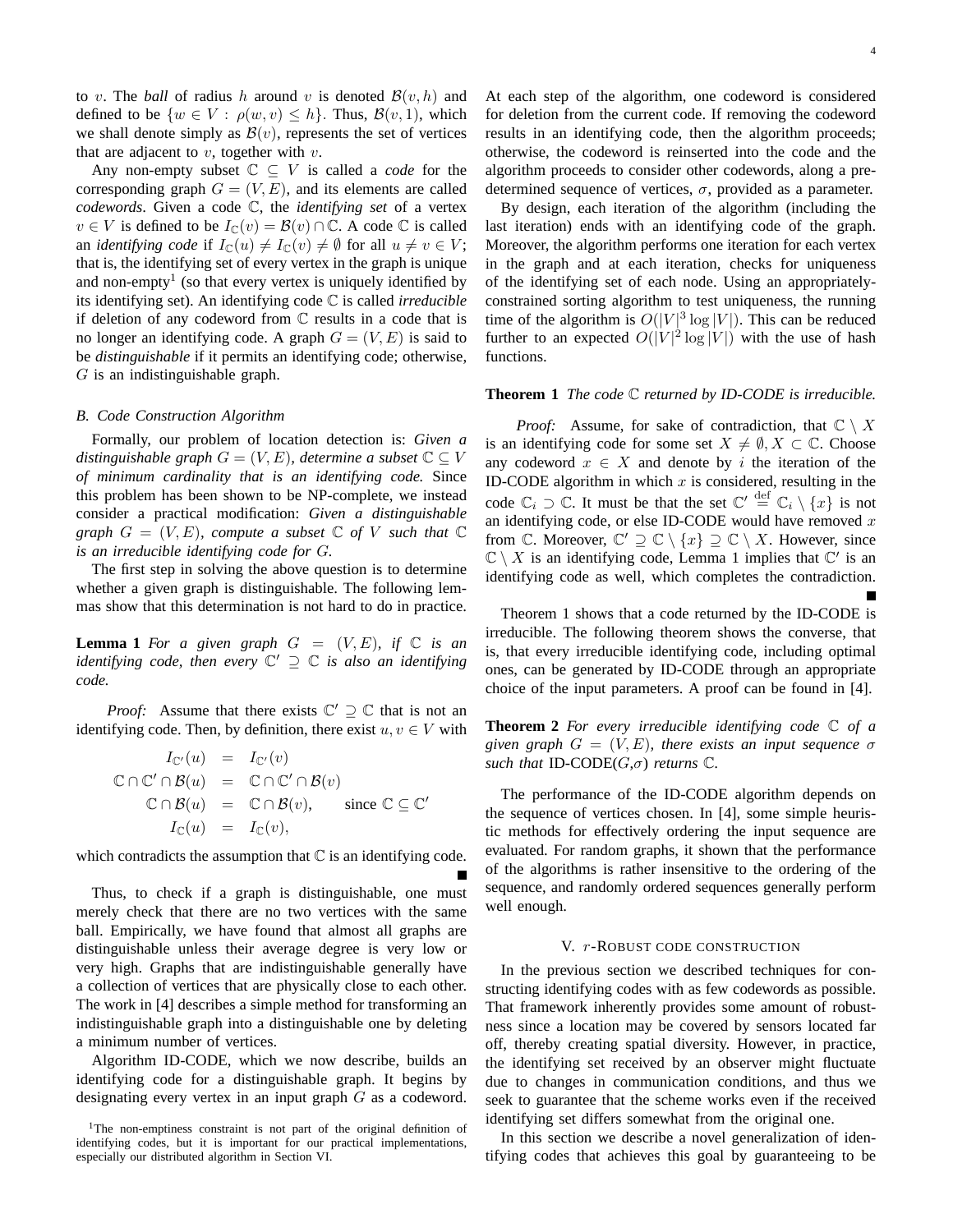robust in the face of fluctuations in observed identifying sets. First, we formalize our definition of robustness, making use ⊕ to denote symmetric difference between two sets (*i.e.,*  $A \oplus B = (A \setminus B) \cup (B \setminus A).$ 

**Definition 1** An identifying code  $\mathbb C$  over a given graph  $G =$  $(V, E)$  *is said to be r*-robust *if*  $I_{\mathbb{C}}(u) \oplus A \neq I_{\mathbb{C}}(v) \oplus B$ *, for all*  $u, v \in V$ ,  $u \neq v$  *and*  $A, B \subseteq \mathbb{C}$  *with*  $|A|, |B| \leq r$ .

Simply stated, an identifying code is  $r$ -robust if addition or deletion of up to  $r$  IDs in the identifying set of any vertex does not change its identifying capability. Alternatively, we may determine the robustness of code  $C$  by finding the minimum symmetric difference  $d_{\min}(\mathbb{C}) \stackrel{\text{def}}{=} \min_{u,v \in V} |I_{\mathbb{C}}(u) \oplus I_{\mathbb{C}}(v)|$ between the identifying sets of any two of its vertices. We thus have the following Theorem as a straightforward application of the definitions.

## **Theorem 3** *A code*  $\mathbb C$  *is r-robust iff*  $d_{min}(\mathbb C) \geq 2r + 1$ *.*

Adding codewords to an identifying code can only increase its minimum symmetric difference, as per the following lemma.

**Lemma 2** *For any two identifying codes*  $\mathbb{C} \subseteq \mathbb{D}$  *over the same graph G*,  $d_{min}(\mathbb{C}) \leq d_{min}(\mathbb{D})$ .

As it turns out, a simple generalization of the greedy criterion of ID-CODE, depicted in Fig. 2, produces an  $r$ -robust code if it exists. As with ID-CODE, examining vertices in the right order will necessarily produce the best possible  $r$ -robust codes for the given graph.

By construction,  $\mathbb C$  is an *r*-robust identifying code at every iteration of the algorithm and the straightforward running time is  $O(|V|^4)$ , though this can be reduced to  $O(|V|^3)$  if there are no memory restrictions. Moreover, the following theorem, which is proven using Lemma 2 in a manner analogous to Theorem 1, shows that the resultant code is irreducible, meaning that the code is no longer  $r$ -robust if any codeword is removed.

**Theorem 4** *The code* C *returned by* r*-ID-CODE is irreducible.*

To decode location with an r-robust code, an observer must be provided a lookup table with the identifying set of every vertex in a given (uncorrupted) graph. Upon receiving an identifying set  $S$ , the observer finds the point  $p$  that minimizes  $|I_{\mathbb{C}}(p) \oplus S|$ . As long as no more than r IDs are corrupted, the observer is guaranteed to determine his/her location correctly.

#### VI. DISTRIBUTED SOLUTIONS

It is often impractical to tie large sensor networks to a central authority. Fortunately, the previous algorithms can be distributed over network regions with a modest amount of inter-node communication. In this section, we describe such a distributed algorithm in successive stages. The algorithm makes use of a model in which a sensor is placed at each resolvable location. The goal of the algorithm is to determine a small subset of these sensors that need to be active (and transmitting), as part of an identifying code, so that other sensors may be put into energy-saving mode.

 $r$ -ID-CODE(G,  $\sigma$ , r)  $\mathbb{C} = V$ **if**  $d_{\text{min}}(\mathbb{C}) \leq 2r$  **then** EXIT **for** each vertex  $x \in \sigma$ , taken in order **do**  $D = \mathbb{C} \setminus \{x\}$ **if**  $d_{\min}(D) \leq 2r$  **then**  $\mathbb{C} = \mathbb{C}$ **else**  $\mathbb{C} = D$ **return** C

Fig. 2. The  $r$ -ID-CODE algorithm for generating  $r$ -robust identifying codes for an arbitrary graph.

#### *A. Iteration*

Recall that the ID-CODE algorithm initially designates each vertex in a given graph to be a codeword, and then iteratively deletes safe codewords from the code as long as possible. The key to distributing this algorithm among several processors is the observation that, in most cases, determining whether a codeword is safe to delete from the code can be done without consulting the entire network. More specifically, a codeword can be deleted if doing so will not make the identifying sets of any two vertices equal. The following lemma shows that vertices with equal identifying sets must be close to each other, as long as identifying sets are constrained to be non-empty. We note that the constraint of non-empty identifying sets is critical to our distributed algorithm, as otherwise, one cannot bound the search space from which codewords may be safely deleted.

**Lemma 3** *Consider an identifying code*  $\mathbb C$  *for a graph*  $G =$  $(V, E)$ *. If, after removing a codeword*  $c \in \mathbb{C}$  *from G, there exist distinct vertices* v *and* v <sup>0</sup> *with equal, non-empty identifying sets in the new code*  $\mathbb{C}' = \mathbb{C} \setminus \{c\}$  (*i.e.,*  $I_{\mathbb{C}'}(v) = I_{\mathbb{C}'}(v') \neq \emptyset$ ), then  $v, v' \in \mathcal{B}(c, 3)$ *. More precisely, it must be that*  $v \in B(c, 1)$  *and*  $v' \in B(v, 2)$ .

*Proof:* Since  $\mathbb C$  is an identifying code,  $I_{\mathbb C}(v) \neq I_{\mathbb C}(v')$ . If both or neither of  $I_{\mathbb{C}}(v)$  and  $I_{\mathbb{C}}(v')$  contain c, we have  $I_{\mathbb{C}'}(v) \neq I_{\mathbb{C}'}(v')$ , which is contradictory. Thus, exactly one of  $v$  or  $v'$  is a neighbor of  $c$ . Moreover, since the identifying sets of  $v$  and  $v'$  are presumed non-empty and identical after removal of c from the code, the vertices must share at least one common neighbor (*i.e.*, be of distance  $\leq 2$  from each other), so that the maximum distance from c to these vertices is 3.  $\blacksquare$ 

Lemma 3 shows that determining whether or not to delete a codeword  $c$  can be done by inspecting the identifying sets of all neighbors in  $\mathcal{B}(c, 3)$ . Since these identifying sets are determined by vertices in  $\mathcal{B}(c, 4)$ , this is the only portion of the network that needs to be checked when deciding whether or not to delete  $c$  from the code.

The iterative component of our algorithm thus proceeds as follows. Each node is initialized to be a codeword. As per Lemma 3, each codeword  $c$  checks for two conditions: (i) is it the sole mutual difference between identifying sets  $I_{\mathbb{C}}(v)$ and  $I_{\mathbb{C}}(v')$ , for any v that is an immediate neighbor of c and  $v'$  of distance  $\leq 2$  from v; or (ii) is it the lone element in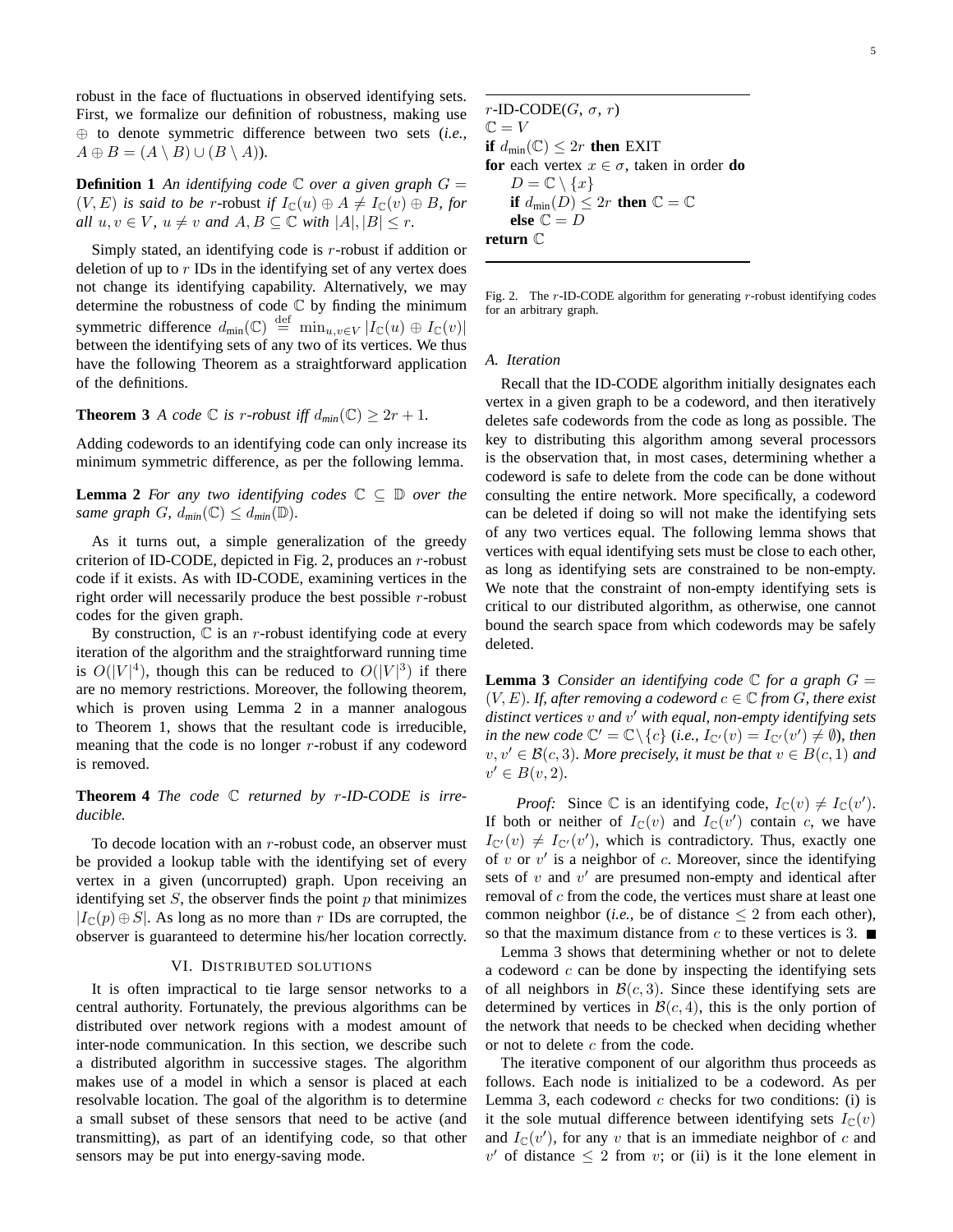**Algorithm 1** [*Iteration*] An outline of the iteration component of our distributed algorithm.

• initialize our identifying code  $\mathbb{C} = V$ 

• initialize  $\zeta(v) = \mathcal{B}(v, 4)$  for each  $v \in V$ ; this variable will hold the value of  $\mathcal{B}(v, 4) \cap \mathbb{C}$ 

• mark each vertex v ∈ V as *unresolved*

• the sensor at each vertex  $c \in V$  repeats the following steps until it is resolved:

- 1. **if**  $I_{\mathbb{C}}(v) \oplus I_{\mathbb{C}}(v') = \{c\}$  or  $I_{\mathbb{C}}(v) = \{c\}$ for any  $v \in \mathcal{B}(c, 1)$  and  $v' \in \mathcal{B}(v, 2)$  then resolve  $c$  to be a codeword
	- **else if**  $index(c) \leq index(c')$  for all  $c' \in \zeta(c)$  **then** sets
- 2. **if** c is now resolved **then** broadcast its message to all  $v' \in \mathcal{B}(c, 4)$ .
- 3. **if** c receives a broadcast message from a resolved node v **then**  $\zeta(c) = \zeta(c) \setminus \{v\}$

a neighbor's identifying set. If any of the above two cases is true,  $c$  must be kept in the code, in the first case to prevent  $v$ and  $v'$  from ending up with the same identifying set, and in the second case to avoid an empty identifying set for  $c$  or its neighbor.

If neither of the above two conditions are true, then  $c$  may be removed from the code because every set of mutual differences containing c also contains at least one other codeword. In order to avoid concurrency issues in which more than one codewords in the same set of mutual differences are deleted simultaneously leaving the set empty, we only drop  $c$  if it is has the lowest index among all codewords in its neighborhood ball of radius 4, where indexing is determined by an arbitrary injective function  $index : V \longrightarrow \mathbb{Z}$ .

# **Theorem 5** *Algorithm 1 produces an irreducible identifying code*  $\mathbb{C} \subseteq V$ , if one exists, on a finite graph G.

*Proof:* Since the graph size is assumed finite, a lowestindexed unresolved vertex exists, which will always be resolved in step 1 of the algorithm. Thus, if there are  $N$ vertices in the graph, the algorithm terminates after at most  $N$  iterations. Moreover, Lemma 3 assures that the algorithm examines every potential identifying set conflict before removing a codeword, thereby assuring that if the original graph is identifiable, then the resulting  $\mathbb C$  will be an identifying code. In addition, each vertex that is resolved to be a codeword is either the sole (mutual) difference between some pair of identifying sets or the only codeword in the identifying set of some vertex; meaning that deletion of the vertex will result in a non-identifying code. This proves the irreducibility of  $\mathbb{C}$ .

## *B. Precomputation*

In the worst case, Algorithm 1 resolves only one vertex in the whole graph per iteration, which may be decidedly inefficient. A simple optimization involves checking, for each codeword c, those identifying set mutual differences that contain  $c$ . If every mutual difference that contains  $c$  also contains at least one other element with a greater index, then it is safe to remove  $c$ . Clearly, the nodes that are left unresolved still form an identifying code if the original graph is identifiable.

#### *C. Neighborhood curbing*

resolve  $c$  to be a non-codeword and update identifying that removal of a codeword can only affect identifying sets of The initial contents of  $\zeta(v)$  in Algorithm 1 are often larger than what is actually necessary. In fact, not all vertices in  $\mathcal{B}(c, 4)$  need to be examined when deciding to remove c from an identifying code, but rather only those vertices that cannot be simultaneously removed with c. Lemma 3 shows vertices in  $I_{\mathbb{C}}(v) \oplus I_{\mathbb{C}}(v')$ , for  $v \in \mathcal{B}(c, 1)$  and  $v' \in \mathcal{B}(v, 2)$ . Adding the constraint that identifying sets must be non-empty, we see that the set of vertices that need to be examined before deleting a codeword is

$$
\zeta(c) = \{x \in V | x \in I_{\mathbb{C}}(v) \oplus I_{\mathbb{C}}(v') \text{ or } x \in I_{\mathbb{C}}(v) \forall v \in \mathcal{B}(c, 1), v' \in \mathcal{B}(v, 2)\}.
$$
 (1)

This set of vertices can be significantly smaller than  $\mathcal{B}(c, 4)$ and can significantly reduce the number of iterations of Algorithm 1 by permitting simultaneous codeword removals.

## *D. Robustness*

Recall from Theorem 3 that an identifying code is  $r$ -robust iff  $\min_{u,v \in V} |I_{\mathbb{C}}(u) \oplus I_{\mathbb{C}}(v)| \geq 2r + 1$ . We can thus make Algorithm 1 produce  $r$ -robust codes by having it keep a codeword  $c$  not only when it is the sole mutual difference, but, rather, when it is included in some set of mutual differences of size  $2r + 1$ .

#### *E. Complete algorithm*

We now present the complete, distributed algorithm for generating robust identifying codes. The pseudo-code presented is based on the previous subsections, but incorporates technical details and reorganizations that were previously left out for the sake of clarity. We denote the collection of mutual differences between the identifying sets near vertex  $v$  by

$$
S_v = \{ I_{\mathbb{C}}(v) \oplus I_{\mathbb{C}}(v') \quad | \quad v' \in \mathcal{B}(v, 2), v' \neq v \}.
$$

In addition, the following quantity gathers all the sets that must be monitored by vertex  $v$  during the iterations of the algorithm

$$
S_v^* = \left[\bigcup_{v' \in \mathcal{B}(v,1)} S_{v'}\right] \cup \left[\bigcup_{v' \in \mathcal{B}(v,1)} \{I_{\mathbb{C}}(v')\}\right].
$$

Finally, for each vertex  $v \in V$ , the set  $\zeta(v)$  is initialized by Finally, for each vertex  $v \in V$ , the set  $\zeta(v)$  is initialized by gathering the elements of  $S_v^*$  (*i.e.*,  $\zeta(v) = \bigcup_{s \in S_v^*} s$ ). This set is then updated as vertices resolve themselves.

Notice that the only communication in Algorithm 2 involves the exchange of local neighborhood information in the initialization stage and local communication of vertex status in the iteration stage. In addition, each vertex performs the algorithm asynchronously; in other words, no processing coordination is required between vertices in this implementation.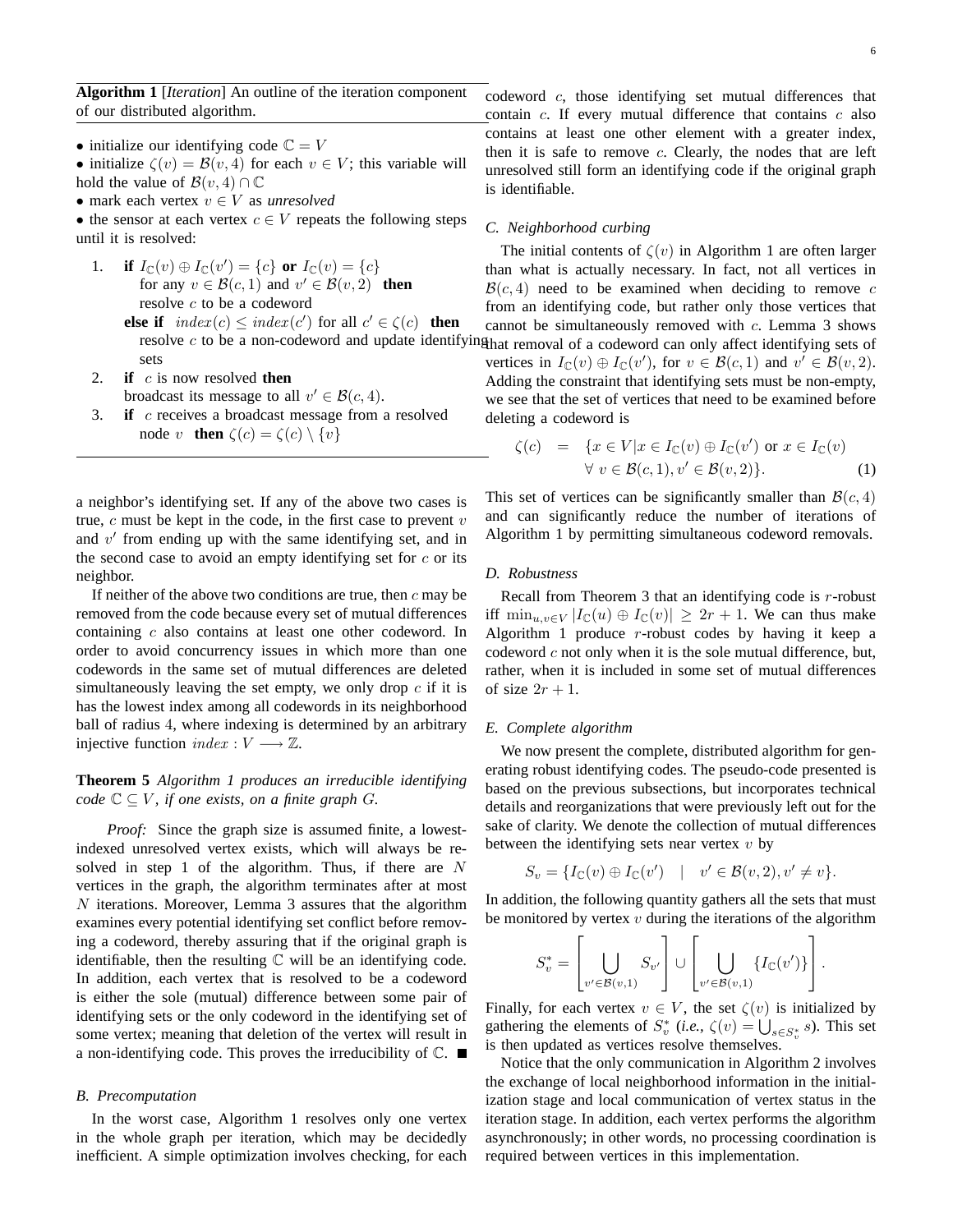Given an integer r and a graph  $G = (V, E)$  whose vertices are indexed by a function  $index(\cdot)$ , the following distributed algorithm produces an *r*-robust identifying code  $\mathbb{C}$ .

*Each vertex*  $v \in V$  *performs the following steps concurrently: Initialization*

- set the current identifying code  $\mathbb{C} = V$ .
- mark v *unresolved*.
- determine the two-hop ball  $\mathcal{B}(v, 2)$  and collect  $I_{\mathbb{C}}(v')$  for all  $v' \in \mathcal{B}(v, 2)$ .
- compute  $S_v$  and collect  $S_{v'}$  for all  $v' \in \mathcal{B}(v, 1)$ .
- compute  $S_v^*$  and set  $\zeta(v) = \bigcup_{s \in S_v^*} s$
- *Precomputation*
- **if**  $|s| = 2r + 1$  for any s such that  $v \in s \in S_v^*$  then resolve  $v$  to be a codeword
- **else if** for each s such that  $v \in s \in S_v^*$ , there exists
	- $v' \in s$  with  $index(v) < index(v')$  then
	- resolve  $v$  to be a non-codeword

**else** keep v unresolved

#### *Iteration*

**repeat** until  $v$  is resolved:

**for** each update received from node v' **do** 

 $\zeta(v) = \zeta(v) \setminus \{v'\}$ 

- **if**  $v'$  is resolved as a non-codeword **then**
- delete  $v'$  from each set in  $S_v^*$  that contains  $v'$ **if**  $|s| = 2r + 1$  for any s such that  $v \in s \in S_v^*$  then resolve  $v$  to be a codeword
- **else if**  $index(v) \leq index(v')$  for all  $v' \in \zeta(v)$  **then** resolve  $v$  to be a non-codeword

#### *Update*

- $\bullet$  once v is resolved:
	- $\bullet$  communicate  $v$ 's status (codeword or non-codeword) to all  $v' \in \mathcal{B}(v, 4)$
	- $\bullet$  the algorithm exits operation for v

## VII. PERFORMANCE EVALUATION

In this section we evaluate the performance of our algorithms by applying them to random graphs.

**Set-up**: We use random, connected and distinguishable graphs with average degree  $\overline{d}$ , where  $\overline{d}$  is a parameter. The graphs are generated by joining every two vertices with probability  $p = \frac{d}{\sqrt{|\mathcal{V}|-1}}$ , and discarding disconnected or indistinguishable graphs. For every value of  $\bar{d}$ , results are obtained by averaging over 100 different graphs. Nodes are indexed randomly and, for the case of the centralized algorithm, visited in a random order. The graphs used in this simulation model an area comparable to the range of wireless transmitter with a large number of obstacles so that any two vertices might get connected.

The simulation results are obtained by varying the graph parameters  $\bar{d}$  and |V| and the desired degree of robustness r. The main metric of interest is the size of the resultant identifying code. For the distributed algorithm, we also compute the number of rounds (iterations) for the algorithm to converge. **Varying the average degree**: Figure 3 shows the average size



Fig. 3. Sizes of the identifying codes produced by the centralized ID-CODE and DISTRIBUTED ID-CODE algorithms for random graphs of 128 nodes and varying average degree  $d$ .



Fig. 4. An example of a worst case topology for the distributed algorithm. In this case,  $\Theta(|V|)$  rounds are needed for convergence.

of the resultant code returned by the centralized and distributed versions of the ID-CODE algorithm for graphs with  $|V| = 128$ (similar performance were observed for graphs with 16, 32 and 64 vertices). The bottom curve in the figure is a modified version of a lower bound provided in [3, Theorem 1(3)].

From the figure, we observe that the performance of the ID-CODE algorithm is close to the lower bound and hence to the optimal solution. Furthermore, the distributed version of the algorithm produces codes that are empirically as good as those produced by the centralized one. We note that the precomputation phase of the distributed algorithm is responsible for most of the quality of the computed identifying code.

For the same parameters, Fig. 5 shows that the distributed algorithm does a pretty good job of parallelizing the identifying code construction over the various vertices of the graph. In particular, the figure shows the importance of both the precomputation and neighborhood curbing for reducing the number of iterations. Overall, for the various connectivity graphs simulated, only about ten iterations in the algorithm were needed at any vertex to produce the desired code.

We note, however, that in the worst case, the distributed algorithm may take  $\Theta(|V|)$  rounds to converge, as shown by Fig. 4. In that example, vertices are indexed in increasing order along a ring, so that precomputation resolves only nodes 1 and 2. Thereafter, each iteration results in at most 8 unresolved node being resolved, corresponding to a 4-hop neighborhood around resolved nodes. As such, at least  $\frac{|V|}{8}$  iterations are needed for full resolution of the ring vertices; this is the asymptotic worst case because the iterative algorithm must, by design, resolve at least one node per iteration. We thus see the necessity of the iteration phase, since precomputation alone may be ineffective in reducing the code size.

**Varying the graph size**: Figure 6 shows simulation results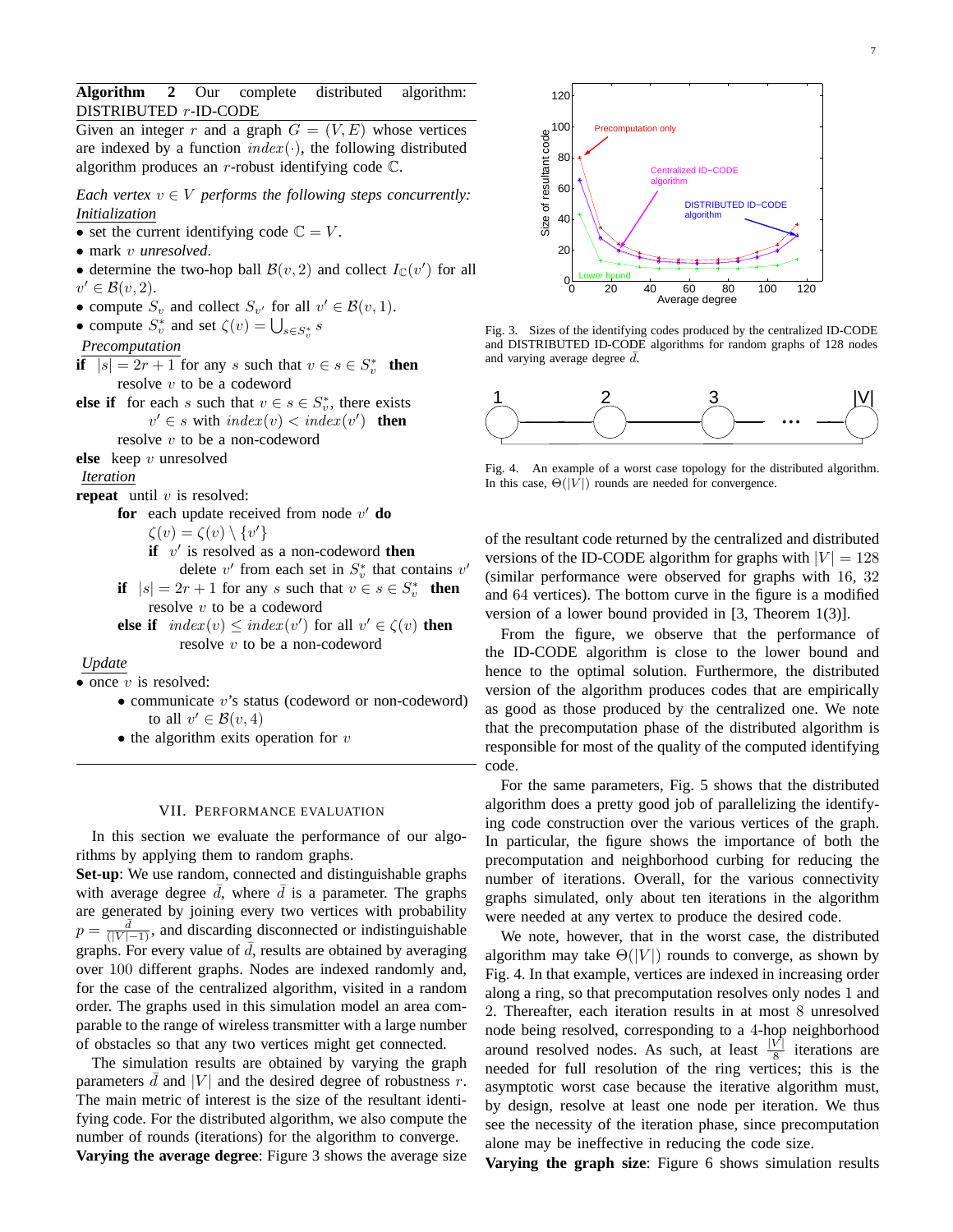

Fig. 5. The number of iterations needed to produce an identifying code for various stages of the distributed algorithm. Fig. 7. Behavior of r-robust codes with 128 vertices.



Fig. 6. Scalability of the resultant identifying code  $\mathbb{C}$ . The normalized size  $|\mathbb{C}|/|V|$  is plotted against the number of vertices  $|V|$  in the graph.

of the centralized ID-CODE algorithm for graphs of average degree  $d = |V|/2$  and number of vertices |V| varying from 10 to 1000. The figure clearly shows that the ratio of codewords to graph vertices decreases as the number of vertices increases. Thus, large graphs require relatively few transmitters for location detection. This shows that our approach scales well and is especially useful for graphs with large number of vertices. Note that in simple proximity-based systems, where each position is covered by a single sensor, the ratio  $|\mathbb{C}|/|V|$ is always 1.

**Varying the robustness**: We applied the centralized r-ID-CODE to graphs of  $|V| = 128$  vertices and varying average degree  $\bar{d}$  with the results shown in Fig. 7. As expected, the code-size increases with increasing  $r$  so that there is a clear trade-off between the robustness of a code and the number of transmitting vertices that are required.

The general behavior of  $r$ -robust codes is similar to that of standard identifying codes. Minimum size is achieved if the average degree is about  $|V|/2$ , but the size of the resultant code is not too sensitive to the average degree. We see that for a large range of degree values around  $|V|/2$ , the codesize is close to the one obtained for  $\bar{d} = |V|/2$ . However, the sensitivity increases as the robustness requirements are increased.

Further results on the performance of our algorithms on other types of graphs (e.g. graphs generated using Waxman





Fig. 8. Empirical probability of error in determining location, as a function of the connectivity threshold  $\theta$ 

model) are reported in [20].

#### VIII. EXPERIMENTAL PROOF-OF-CONCEPT

#### *A. Set-up*

We have developed a basic experimental testbed to verify our location detection scheme. The testbed is located on the 4th floor of the Photonics Building at Boston University and is depicted in Fig. 11. The white circles represent 10 discrete positions selected on the floor.

Five laptop computers running Red Hat Linux 8.0 are used in the experiments; four of them as transmitters and the fifth one as the receiver. The laptops are equipped with IEEE 802.11b standard compliant Cisco Aironet 350 series cards, operating at the 2.4 GHz band. Each transmitter sends 40 packets per second at a date rate of 5.5 Mb/s and transmission power of 100 mW. Each packet is 1000 bytes long and includes a field with the transmitter's ID.

#### *B. Connectivity Model and Graph*

In order to determine whether two points are connected, we employ a simple thresholding scheme. Specifically, each transmitter transmits 40 packets per second and two points are considered connected if the number of packets received during a sample interval exceeds a certain threshold θ. In our experiments, the sampling interval was set to 1 sec.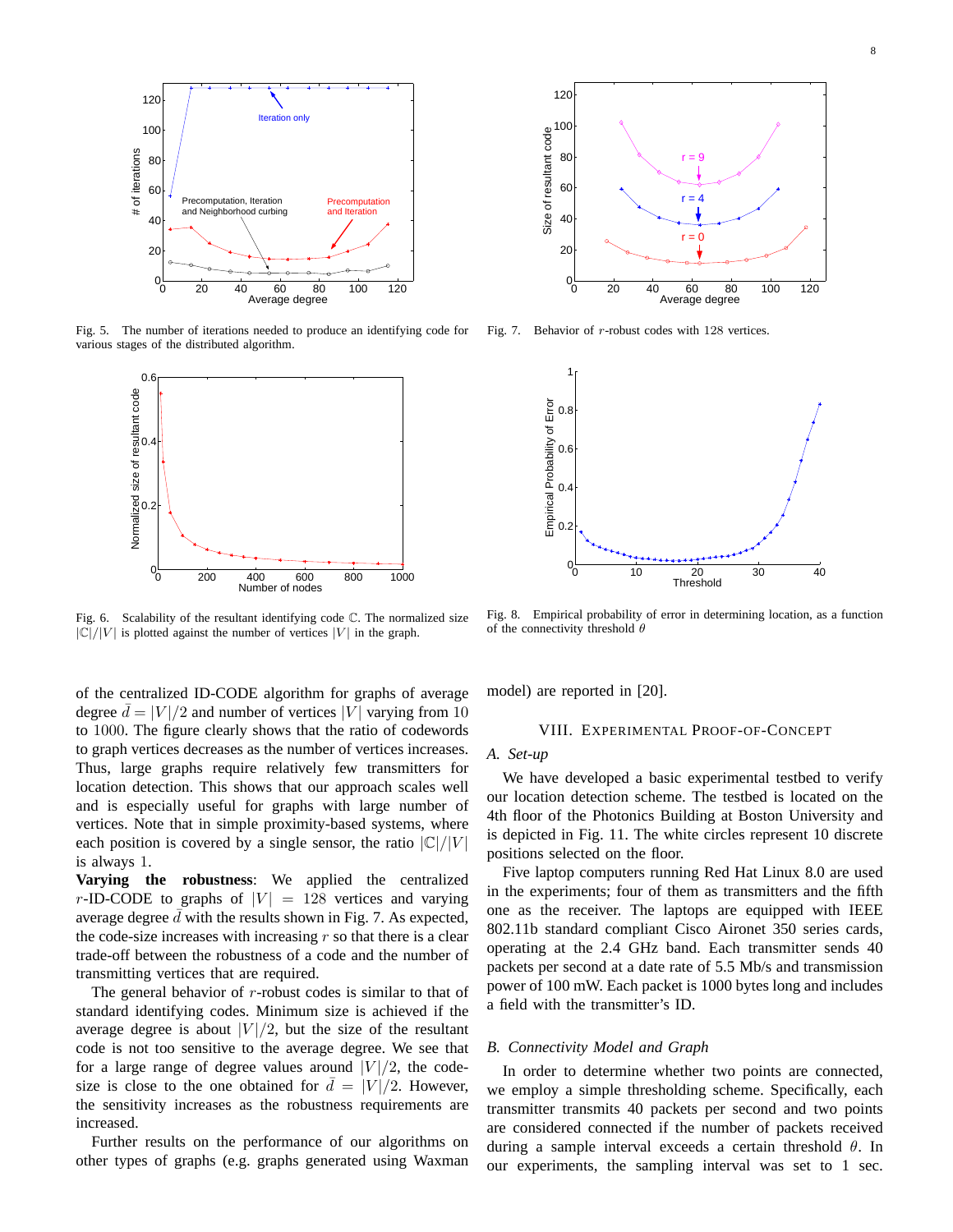

Fig. 9. The connectivity graph of the testbed and its identifying code. The shaded circles denote the codewords (transmitters).



Fig. 10. Cumulative distribution function of the resolution achieved in two location detection systems.

Performance of the system – and the underlying connectivity graph – is dependent on  $\theta$ . Fig. 8 shows the empirically observed probability of error in location determination as a function of  $\theta$ . Based on this figure we chose  $\theta = 15$  for our experiments [20], meaning that two nodes are connected if the receiver receives at least 15 packets out of the 40 sent by the sender.

We note that there exist more sophisticated decisiontheoretic approaches, for instance, based on maximum likelihood or Euclidean distance criteria, in order to transform an observed packet vector into a binary codeword [20]. However, these methods may be impractical in dynamic environments as they involve extensive collection and distribution of *a-priori* data.

The resultant connectivity graph for the testbed is shown in Fig. 9. The solution produced by the ID-CODE algorithm results in a placement of the transmitters at positions  $(0, 1, 2, 3)$ (correspondingly identified in Fig 11 by circles with a cross in them). The identifying sets for each position is shown in Fig. 9.

### *C. Data Collection*

Our system was evaluated as follows. The floor plan was divided into a grid, where each grid location represents a  $10 \times 10$  sq. ft. area. At each grid location, the packet arrival rate from all transmitters was recorded as a vector of the form  $(n_0, n_1, n_2, n_3)$ , where  $n_i$  represents the number of packets received from transmitter  $i$  during a 1 second sample interval. While performing the experiments, we observed that the packet arrival rate varies with the orientation of the receiver's antenna. Thus, we collected  $60 \times 4$  samples at each location, namely 60 samples per antenna's orientation (North, East, South, West).

#### *D. Experimental Results*

The resolution achieved using our location detection system is depicted in the contour map shown in Fig. 11. Resolution is defined as the (Euclidean) distance between the location resolved by the system and the actual user's location. In the figure, the resolution varies from 0 ft. to 70 ft. A darker shade

corresponds to a higher resolution. The confidence level is 90%, i.e., at each position, at least 90% of the samples achieve the shown resolution. Although our system consists of only four transmitters, we observe that it achieves a reasonable resolution, most of the time within 50 ft. As expected, the resolution becomes coarser in areas that are distant from any of the discrete points.

As a basis of comparison, we also evaluate the resolution obtained with a simple proximity-based scheme. In this scheme, a user resolves its location to be that of its "closest" transmitter, that is, the transmitter from which it correctly receives the largest number of packets. Fig. 10 shows the cumulative distribution function (CDF) of the resolution for our proposed system and the proximity-based system. We observe that a larger number of positions are within a given error distance in our system than in the proximity-based system. This non-negligible gain in resolution is achieved through the sole use of identifying code techniques, and, thus, illustrates how judicious use of coding-theoretic approaches can contribute to improving the performance of locationdetection systems.

### IX. CONCLUSION

Robust location detection is an integral capability of a variety of wireless sensor network applications. In this paper, we have proposed a new framework for providing robust location detection in these systems and other harsh environments, based on the theory of identifying codes. Our approach involves overlapping sensor coverage so that each position on a floor is covered by a unique, and hence identifying, set of sensors.

We have proposed a polynomial-time algorithm, ID-CODE, for determining sensor placement by generating a corresponding irreducible identifying code. Since sensors may get destroyed and the connectivity between different positions may vary in dynamic environments, we have also introduced the new concept of  $r$ -robust identifying codes. These codes can tolerate up to  $r$  errors during the collection of ID packets, at any given position, while still providing accurate location information. We have thus provided a more generalized algorithm, known as r-ID-CODE, for generating irreducible r-robust identifying codes in polynomial time.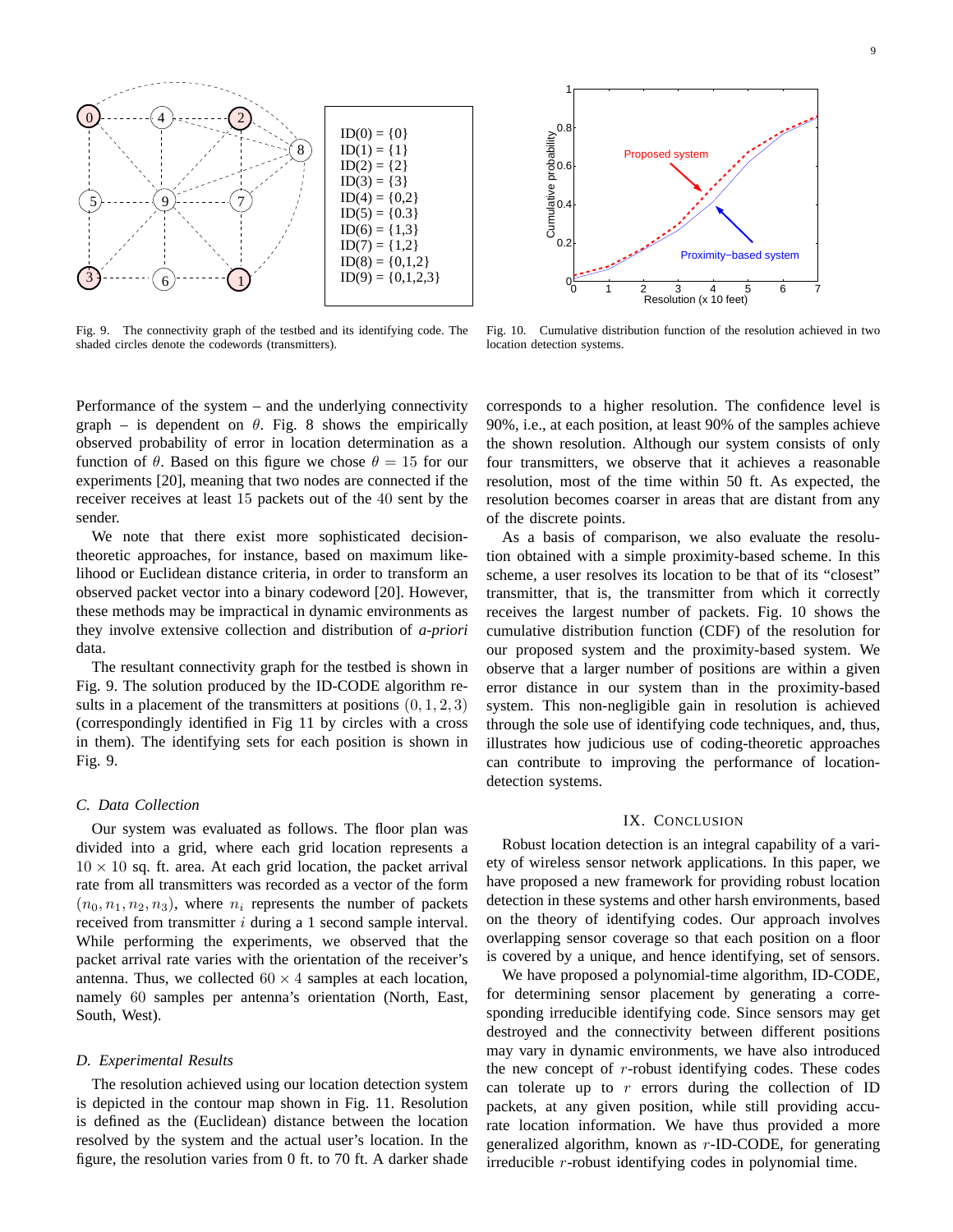

Fig. 11. Resolution (0-70 feet) of the proposed system with a 90% confidence level. Circles with crosses are transmitters; plain circles are locatable points.

The performance of our algorithms has been evaluated through extensive simulations on random graphs of varying sizes and varying average degrees. We have found that, for a wide range of parameters, the solution provided by our algorithms is close to a known theoretical lower bound and hence close to the optimal solution. We have also shown how the ID-CODE and r-ID-CODE algorithms can be run in a fully distributed fashion. The key property of these algorithms is that a sensor can determine its status by limiting its communication to nodes that are within a ball of bounded radius around it. Through simulations, we have shown that the distributed algorithms converge fairly quickly to solutions that are comparable to those produced by their centralized counterparts.

Finally, we have provided preliminary experimental evidence of the feasibility of our approach. We have built a small testbed, based on four wireless transmitters, and showed how to determine a connectivity graph and identifying code for it. Although the main targeted application of our identifying code methodology is in augmenting the robustness of current location detection systems, our experiments have shown that it may also be helpful in increasing their resolution. As part of our future work, we plan to extend our testbed to dozens of Berkeley mote sensors [21] to empirically examine tradeoffs between robustness and resolution.

#### ACKNOWLEDGMENT

The authors would like to thank Dr.'s M. Karpovsky and L.B. Levitin for introducing them to identifying codes, F. De Pellegrini for fruitful discussions while developing the ID-CODE algorithm, and C. Malladi for experiments on the testbed.

#### **REFERENCES**

- [1] J.M. Kahn, R.H. Katz, and K. S. J. Pister, "Next century challenges: mobile networking for 'smart dust'," in *ACM MOBICOM*, Seattle, WA, United States, 1999.
- [2] D. Estrin, D. Culler, and K. Pister G. Sukhatme, "Connecting the physical world with pervasive networks," *IEEE Pervasive Computing*, vol. 1, no. 1, pp. 59–69, Jan.-March 2002.
- [3] M.G. Karpovsky, K. Chakrabarty, and L.B. Levitin, "A new class of codes for identification of vertices in graphs," *IEEE Trans. on Info. Theory*, vol. 44, no. 2, pp. 599–611, March 1998.
- [4] S. Ray, R. Ungrangsi, F. De Pellegrini, A. Trachtenberg, and D. Starobinski, "Robust location detection in emergency sensor networks," *IEEE INFOCOM*, April 2003.
- [5] I. Charon, O. Hudry, and A. Lobstein, "Minimizing the size of an identifying or locating-dominating code in a graph is NP-hard," *Theoretical Computer Science*, vol. 290, no. 3, pp. 2109–2120.
- [6] B. Hofmann-Wellenhof, H. Lichtenegger, and J. Collins, *Global Positioning System: Theory and Practice*, Springer-Verlag, 4 edition, 1997.
- [7] R. Want, A. Hopper, V. Falcao, and J. Gibbons, "The active badge location system," *ACM Trans. on Info. Systems*, vol. 10, no. 1, pp. 91–102, Jan. 1992.
- [8] S. Long, R. Kooper, G.D. Abowd, and C.G. Atkeson, "Rapid prototyping of mobile context-aware applications: The Cyberguide case study," in *ACM MOBICOM*, July 1996.
- [9] R. Azuma, "Tracking requirements for augmented reality," *Communication of the ACM*, vol. 36, no. 7, pp. 50–51, July 1993.
- [10] A. Harter, A. Hopper, P. Steggles, A. Ward, and P. Webster, "The anatomy of a context-aware application," in *ACM MOBICOM*, Aug. 1999.
- [11] N.B. Priyantha, A. Chakraborty, and H. Balakrishnan, "The cricket location-support system," in *ACM MOBICOM*, Boston, MA, 2000.
- [12] P. Bahl and V.N. Padmanabhan, "RADAR: An in-building RF-based user location and tracking system," in *IEEE INFOCOM*, Tel Aviv, Israel, 2000.
- [13] J. Hightower, G. Borriello, and R. Want, "SpotON: An indoor 3D location sensing technology based on RF signal strength," Tech. Rep. #2000-02-02, University of Washington, Feb. 2000.
- [14] P. Castro, P. Chiu, T. Kremenek, and R.R. Muntz, "A probabilistic room location service for wireless networked environments," in *ACM UbiComp*, Atlanta, GA, 2001.
- [15] N. Bulusu, J. Heidemann, and D. Estrin, "GPS-less low cost outdoor localization for very small devices," Tech. Rep. 00-729, University of Southern California/Information Sciences Inst., April 2000.
- [16] I. Charon, O. Hudry, and A. Lobstein, "Identifying codes with small radius in some infinite regular graphs," *The Electronic Journal of Combinat.*, vol. 9, 2002.
- [17] K. Chakrabarty, S.S. Iyengar, H. Qi, and E. Cho, "Grid coverage for surveillance and target location in distributed sensor networks," *IEEE Trans. on Computers*, vol. 51, no. 12, pp. 1448–1453, Dec. 2002.
- [18] S. Meguerdichian, F. Koushanfar, M. Potkonjak, and M.B. Srivastava, "Coverage problems in wireless ad-hoc sensor networks," in *IEEE INFOCOM*, April 2001.
- [19] S. Meguerdichian, S. Slijepcevic, V. Karayan, and M. Potkonjak, "Localized algorithms in wireless ad-hoc networks: Location discovery and sensor exposure," in *ACM MOBICOM*. Oct. 2001, pp. 106–116, ACM.
- [20] R. Ungrangsi, "Location detection in emergency sensor networks using robust identifying codes," M.S. thesis, Boston University, 2003.
- [21] J. Hill, R. Szewczyk, A. Woo, S. Hollar, D. Culler, and K. Pister, "System architecture directions for network sensors," in *ACM ASPLOS*, Nov. 2000.